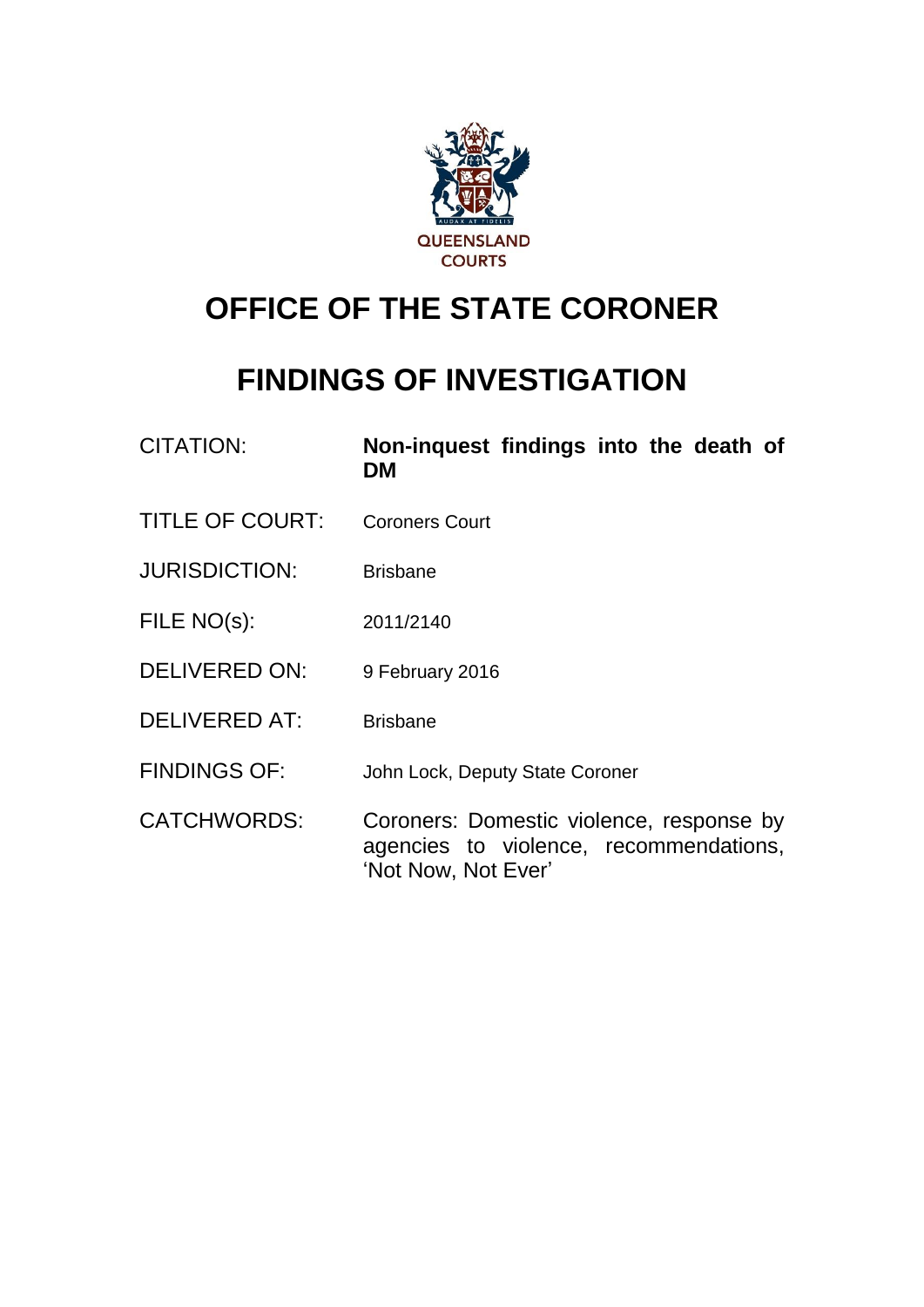# Contents

| Not Now, Not Ever: Putting an End to Domestic and Family Violence in |  |
|----------------------------------------------------------------------|--|
|                                                                      |  |
|                                                                      |  |
|                                                                      |  |
|                                                                      |  |
|                                                                      |  |
|                                                                      |  |
|                                                                      |  |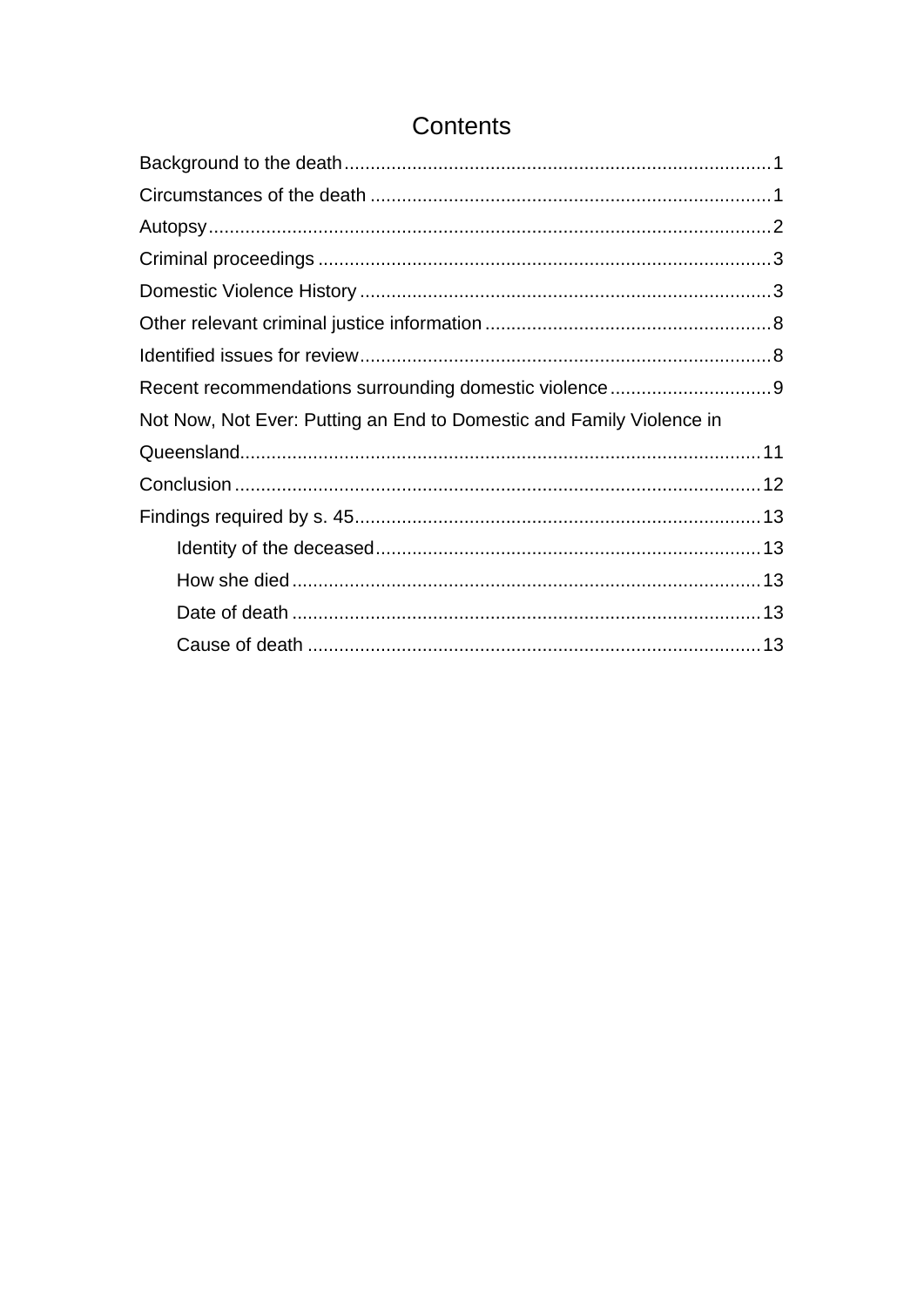# <span id="page-2-0"></span>**Background to the death**

At the time of her death, DM was aged 35. She resided with her husband, B at a residence at Oakey. She had been in a relationship with B since about 1997 and they married in about 2005. At the commencement of their relationship, DM already had one child. During the course of thei**r** relationship, DM and B had a further eight children together.

Over the years, DM and B lived in a number of towns across Queensland, including Bundaberg, Cunnamulla, Dalby, Charleville and Chinchilla before they eventually settled in Oakey.

There was a very extensive history of domestic violence dating from about 1998 perpetrated by B against DM, with the children being removed from their care in 2009 because of concerns regarding their safety as a result of this abuse.

## <span id="page-2-1"></span>**Circumstances of the death**

Between 4.30pm and 5.30pm on 26 June 2011, police were called to attend 56 Donely Street in Oakey, in response to a domestic incident between DM and B.

B's biological mother, was at the house at the time along with four other people. DM was heard to say 'B has said that he is going to cut my head off and put it in my mum's mail box'.

They saw B punch DM in the right side of the head with his right fist. DM tried to block his punch by putting her hands up to shield her face and head. B then punched DM to the left side of the head. He then jumped on DM like he was kneeing her in the stomach. DM was yelling, 'Help me, help me'. DM's mother yelled at B to let DM go.

Someone asked B what he was doing and, as a result, B became aggressive towards that person and pushed him on the chest. He stumbled down the stairs, preventing him from intervening and aiding DM.

DM's mother then heard B in the kitchen; she could hear the cutlery drawer opening. DM yelled out 'He's getting a knife'. At this time, and due to the known violent nature of B, the occupants of the house ran from the house and telephoned triple zero.

B was then heard screaming at DM. DM was heard to yell out 'don't hit me, stop hitting me'. Police arrived shortly after and were directed by the witnesses to the upstairs kitchen area of the dwelling.

Police located B in the upstairs kitchen standing over DM. He was observed to be upset, wailing and crying. DM was on the ground on her back and police observed large amounts of blood.

Both police and ambulance officers commenced CPR in an attempt to revive her, but these attempts were unsuccessful and DM was declared deceased at 5:30pm.

Police observed DM to have significant facial injuries and a stab wound. B said to police that:

- he had bitten DM
- she had bitten him back
- they had wrestled
- he had a knife, and
- he had thrown the knife over the fence.

Findings of the investigation into the death of DM 1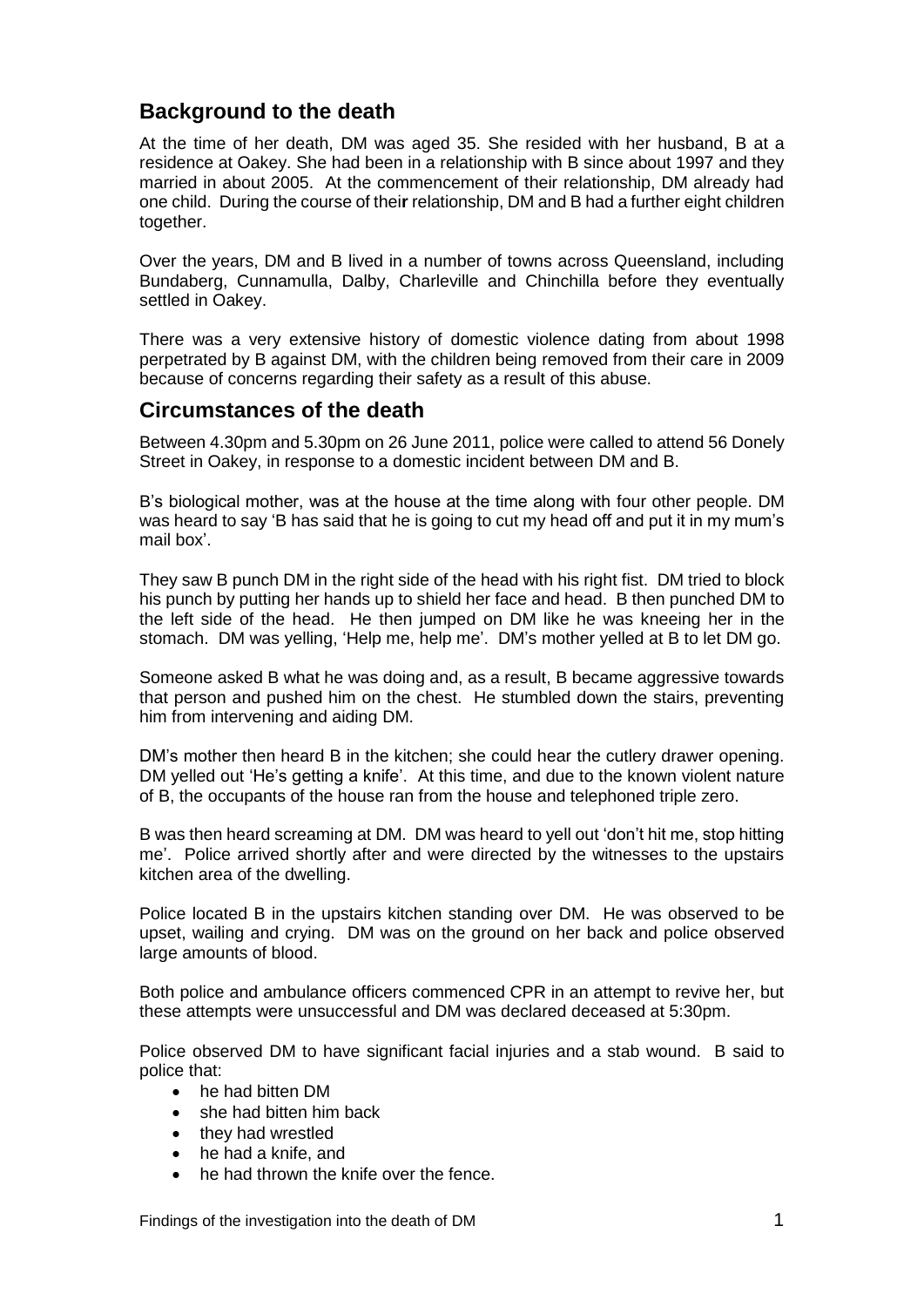# <span id="page-3-0"></span>**Autopsy**

External and full internal examinations were conducted on 28 June 2011 by forensic pathologist, Dr Phillip Storey.

Dr Storey noted evidence of two recent incised wounds:

1. To the left outer rear chest wall – this stab wound penetrated the full thickness of the chest wall between the left seventh and eighth ribs. There was a subsequent internal path for the incised wound through the substance of the left lung and then through the descending thoracic aorta to pass for a short distance into the substance of the right lung. The left lung had collapsed, and there has been some bleeding into that lung.

The descending thoracic aorta is a portion of the aorta. This is the major artery that takes blood away from the heart and it is under the full pressure of the pumping action of the heart. If the aorta is penetrated, then blood can pass rapidly out under pressure with the potential for rapid and life-threatening loss of blood from the circulation. Blood has flowed out from the aorta into each chest cavity. There has been a measured loss of 600mls of blood into each chest cavity. The loss of this amount of blood acutely from the circulation, together with some external blood loss through the chest wall wound, would be expected to be associated with clinical shock and to be life threatening.

The appearance of the wound suggested to Dr Storey that a mild to moderate degree of force would have been used in causing the wound.

2. There was a second incised wound located just lateral to the right side of the mouth. It penetrated through the skin of the right cheek to enter the oral cavity.

In addition to the incised wounds, Dr Storey noticed other recent physical injury including:

- A skin defect at the right temporal region which showed features of blunt force trauma. A piece of skin was completely missing;
- Injuries to the mouth and lower lip consistent with a blow to the front of the face;
- Scattered abrasions to the face;
- Bruising and swelling to the left side of the face;
- Localised bruising to the front of the neck one of which has a small scratch abrasion, the appearance suggested pressure at the neck by fingers;
- A bruise above the right breast.

Toxicology testing detected amphetamine and methamphetamine at non-toxic levels and a therapeutic level of diazepam. No alcohol was detected.

Dr Storey opined that the most significant physical injury was the stab wound to the chest wall. This wound had resulted in the penetration of both lungs but, more significantly, had passed through the descending thoracic aorta resulting in catastrophic acute blood loss into the chest cavity and subsequently death.

The formal cause of death was determined to be as a result of the stab wound to the chest.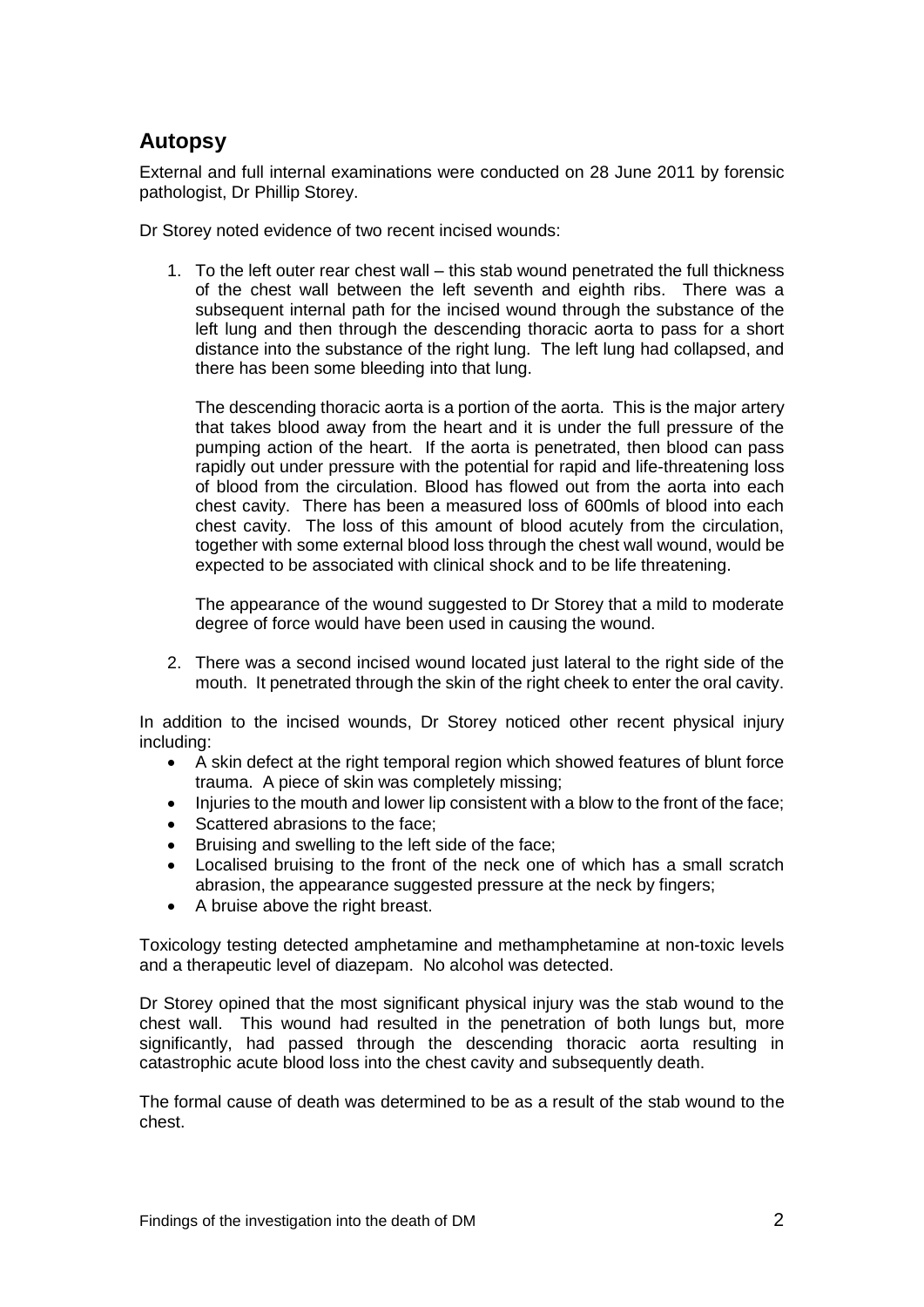# <span id="page-4-0"></span>**Criminal proceedings**

The day after DM's death, police charged B with her murder. This charge has proceeded through the criminal courts. There was considerable delay in the proceedings initially related to concerns as to B's capacity to instruct his lawyers. The matter subsequently was heard at a trial and B was found guilty on 24 November 2014. An appeal against conviction was lodged and this was dismissed on 28 August 2015. He has been sentenced to mandatory life imprisonment.

# <span id="page-4-1"></span>**Domestic violence history**

The history of violence between DM and B was extensive, including significant physical, emotional, psychological and verbal abuse.

This aspect of the investigation was completed by members of the Office of the State Coroner Domestic and Family Violence Death Review Unit. The extensive history is best demonstrated by the following timeline:

## **1998**

#### *February*

- B charged with assaulting a pregnant DM after punching and kicking her in the face and fracturing her jaw in two places, requiring hospitalisation.
- DM later withdrew her complaint to police.

#### *December*

- B charged with wounding DM after she returned home and was accused by him of sleeping with other men.
- B punched DM in the face and she retreated to the bathroom.
- B then opened the bathroom door with a knife and punched DM again. He then placed his hands around her throat and squeezed hard so she could not breathe.
- B produced a knife and held it against her throat.
- DM bent over in an attempt to breathe and B punched her again in the head and stabbed her in the right ear. He then continued to punch her several more times.
- Police charged B with unlawful wounding, though the charge was later withdrawn as no evidence was offered in relation to this charge at the Magistrates Court.

#### **1999**

#### *March*

 B charged with a breach of the Domestic and Family Violence Protection Act as the respondent.

*July*

• B charged with a breach of the Domestic and Family Violence Protection Act, after an incident in which B entered the room DM was sleeping in and struck her in the head with a glass.

## **2000**

- The couple separated with B taking his son and commencing a relationship with another partner which was also characterised by domestic and family violence.
- A few weeks prior to this separation B reportedly stabbed DM in the ear with a bread and butter knife.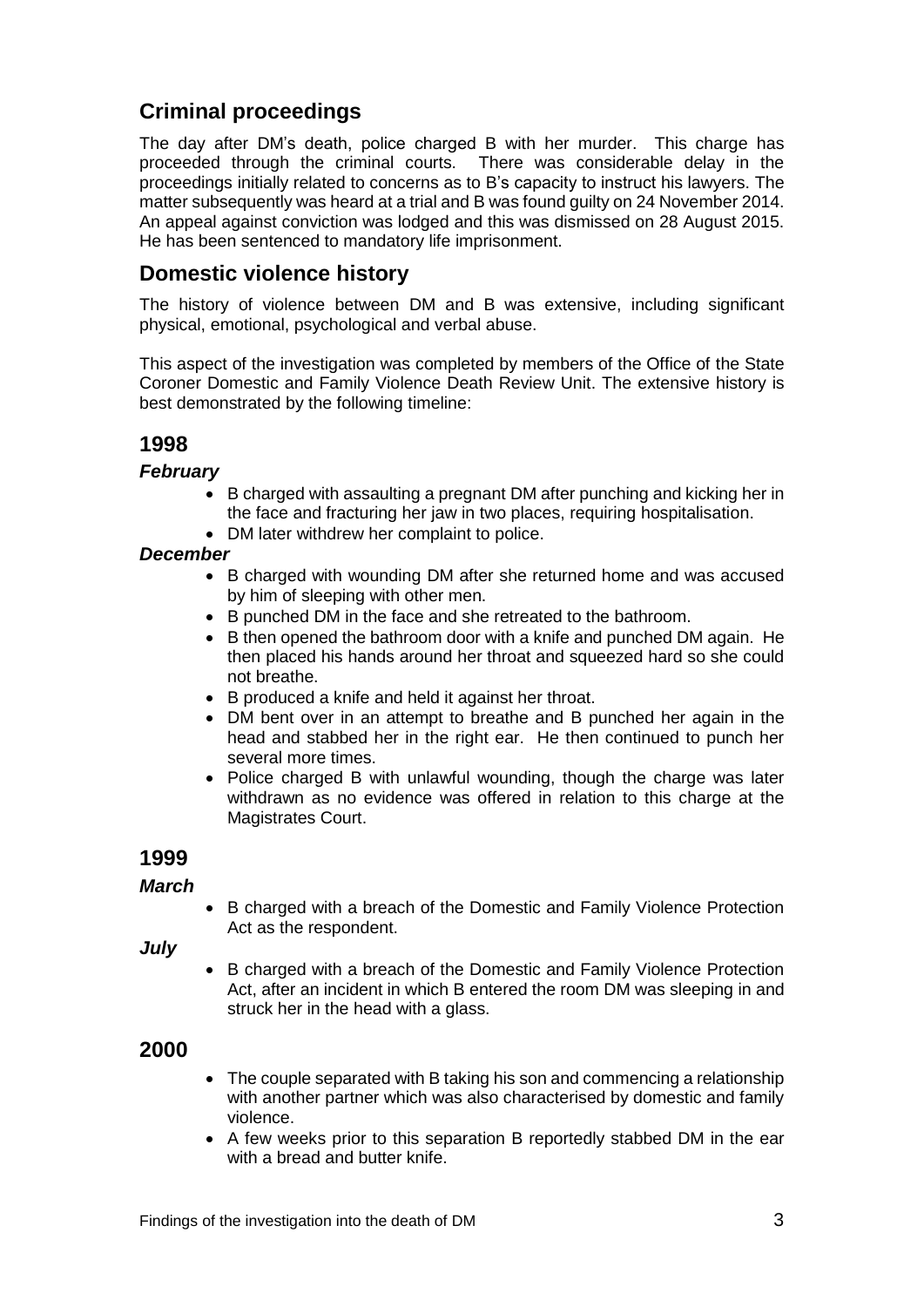## **2001**

#### *March*

 B charged with assault, deprivation of liberty and a breach of the Domestic Violence and Family Protection Act, as the respondent.

#### *October*

 DM presented to Oakey Hospital with injuries from a domestic violence related assault and was admitted overnight. She did not wish police to be informed.

## **2003**

#### *June*

- B punched DM in the head, resulting in swelling to her eye. Police were called to attend and applied for a Domestic Violence Order (DVO) naming B as the respondent and DM as the aggrieved.
- B admitted to punching DM. DM did not wish to make a criminal complaint. The DVO was registered in Toowoomba and Oakey Magistrates Courts.

#### *August*

• B charged with assault and a breach of the Domestic and Family Violence Protection Act.

## **2004**

*May*

 Police were called to attend a domestic dispute between B and DM. Notes indicate no signs of domestic violence, and the incident was recorded as a verbal argument.

#### *June*

- B punched DM in the head and upper body while she was driving the car. He then grabbed DM by the head and pushed her down into the centre console of the car.
- DM stopped the car and B attempted to pull her out of the vehicle by her shirt.
- During the incident, DM's shirt was ripped off and she was left by the side of the road wearing just a bra and lower clothing.
- Queensland Ambulance were escorted by police to attend and provide treatment to DM on this occasion.
- Multiple bruises were noted all over her body and head requiring treatment at Bundaberg Hospital. DM had contacted the police to seek assistance with accommodation.

*July*

- DM sought refuge with the Bundaberg District Women's Domestic Violence Service after B assaulted her. She started working with Department of Child Safety in relation to this abuse.
- Information from Bundaberg Women's Refuge to police reported that B had punched DM who was pregnant at the time, in the face.
- DM also stated that one of the children had been punched in the face by B.
- DM said she did not wish to make a formal complaint or provide a statement to police, though she sought medical assistance through Bundaberg Hospital.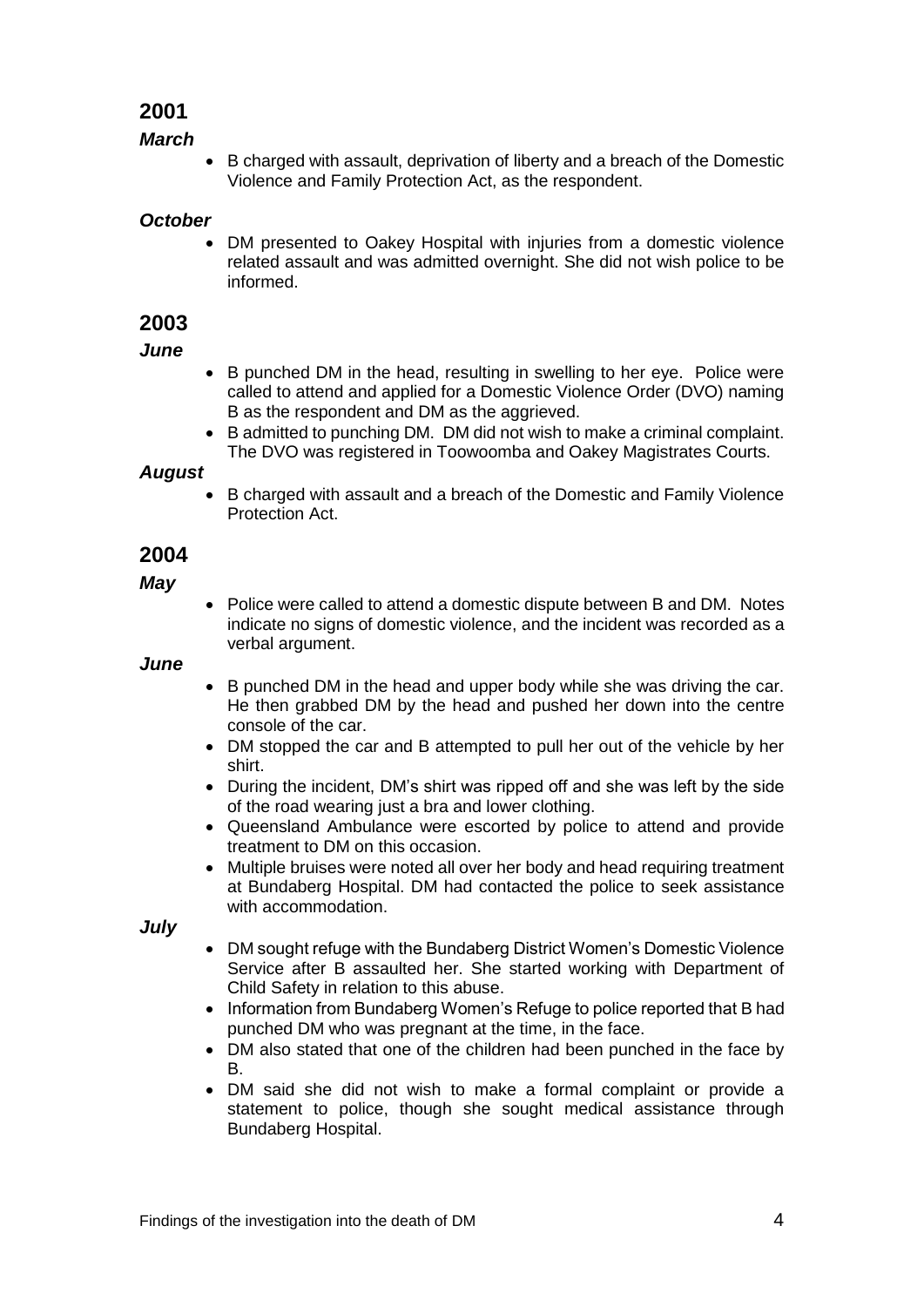## *August*

Private application for DVO in the Bundaberg Magistrates Court listing B as the respondent and DM as the aggrieved.

#### *September*

- DM attended the Roma police station and asked for assistance to retrieve her car from her residence.
- Police noted DM had a swollen finger as a result of an altercation with B.
- Police attended the address with DM and as she attempted to drive away from the residence, B punched her car window causing it to smash.
- B charged with a breach of the Domestic and Family Protection Act.
- Nine days later police were called out again and DM told police that B had punched her in the face. Police observed injuries, but noted that DM was uncooperative.
- District police highlighted the repeat calls for service as an issue, and sought consent for a referral to a domestic violence service.

## **2007**

#### *March*

 The children's grandmother presented at a police station with the couple's children and reported they were victims of domestic and family violence and alcohol abuse, with the oldest child contemplating suicide.

#### *May*

- DM told B she was going to have a shower and refused him entry into the shower with her. He retaliated by punching her in the head three times.
- DM attempted to get away from him by running to the bedroom, however, B gained access through another door and attempted to attack DM with a knife. DM ran to neighbours for help.
- B was charged with assault, with police making an application for a protection order listing B as the respondent.
- Police also made a referral to the Toowoomba Domestic and Family Violence Prevention service, she told them that she was overwhelmed with the children but had support and would follow up with them if she needed assistance.
- The following day DM also contacted DV Connect for support saying that B had hit her and chased her and her sister in law with butcher's knives. They arranged refuge accommodation for her.
- B was incarcerated for 17 months from mid-2007 for assault occasioning bodily harm with a weapon.
- Whilst incarcerated B completed a number of courses, including those focused on developing healthy relationships and building parenting skills.

## **2008**

#### *September*

- DM called DV Connect after being referred by Centrelink because she was seeking a crisis payment as she wanted to relocate to an interstate refuge as B was due to be released from prison in a couple of weeks.
- She believed that he would come after her on release as he had made threats against her and his family were also threatening her. She was also seeking support through an Aboriginal Health worker at this time.
- Refuge was arranged for her in Tamworth.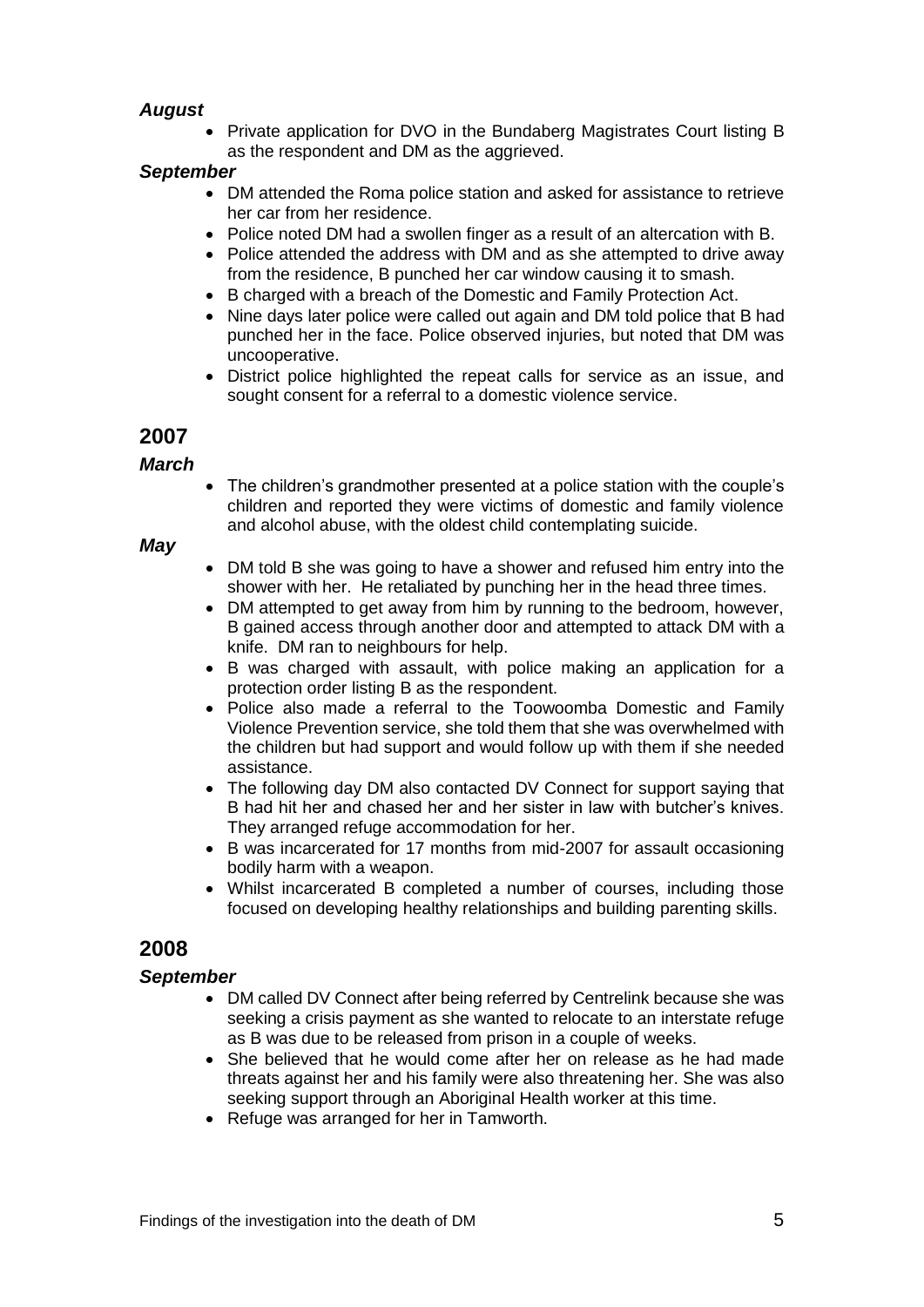## **2009**

*July*

- DM picked B up from Chinchilla and they started driving to Bundaberg with four children in the car. They became involved in a verbal argument and B accused her of lying and called her a 'slut' and a 'dog'.
- B grabbed DM by the hair and dragged her towards him. B put her head under his arm in a headlock position, maintaining this hold for approximately 20-30kms.
- B told DM that he was going to stop the car near the sugar cane field and kill her.

## *August*

- B punched DM in the face while she was driving the car with three of their children, which caused her to veer onto the wrong side of the road.
- B decided to take over driving but continued to punch DM in the head as he drove and said he would put her in a coma and then he would throw her out of the vehicle.
- B then pulled the car over and put DM in the boot as he didn't want her to yell out or get police attention.
- B then told DM to get out of the boot and back into the car, stating 'I shouldn't be putting the woman I love into the boot of the car'.
- This incident was reported three days later to police who made an application for a DVO, listing B as the respondent.

#### *October*

- DM presented to Oakey Hospital with injuries to her right hand and wrist as a result of an assault by B that lasted for over four hours. He reportedly crushed her hand, bruised her neck and tried to wrap a pillow around her face. The hospital referred her for counselling with a social worker.
- Ten days later, DM told police B kicked her in the right hip and back of her right leg as she was lying on a mattress on the floor of their residence.
- B then laid down beside DM and punched her in the back of the head three times.
- DM tried to retaliate and punched B in the head. B then verbally abused DM for not visiting him while he was in jail and accused her of sleeping with other men.
- DM went into the bedroom and B followed her and placed his foot on her head and twisted down on her ear. B then grabbed DM by the mouth with his hand.
- At this point three of their daughters entered the bedroom and B picked up one of them by her hair and lifted her approximately 6 inches off the ground and moved her towards the bedroom door.
- B charged with a breach of the Domestic and Family Violence Protection Act.
- Child Safety removed all children shortly after this assault on the daughter, following a report by Queensland Health.
- Police referred DM to the Toowoomba Domestic and Family Violence Prevention Service at this time. DM reported that everything was OK and she was staying with her mum and did not want to talk.

## *December*

 DM attended an appointment at the Toowoomba Domestic and Family Violence Prevention Service, but did not attend a follow up appointment the week after.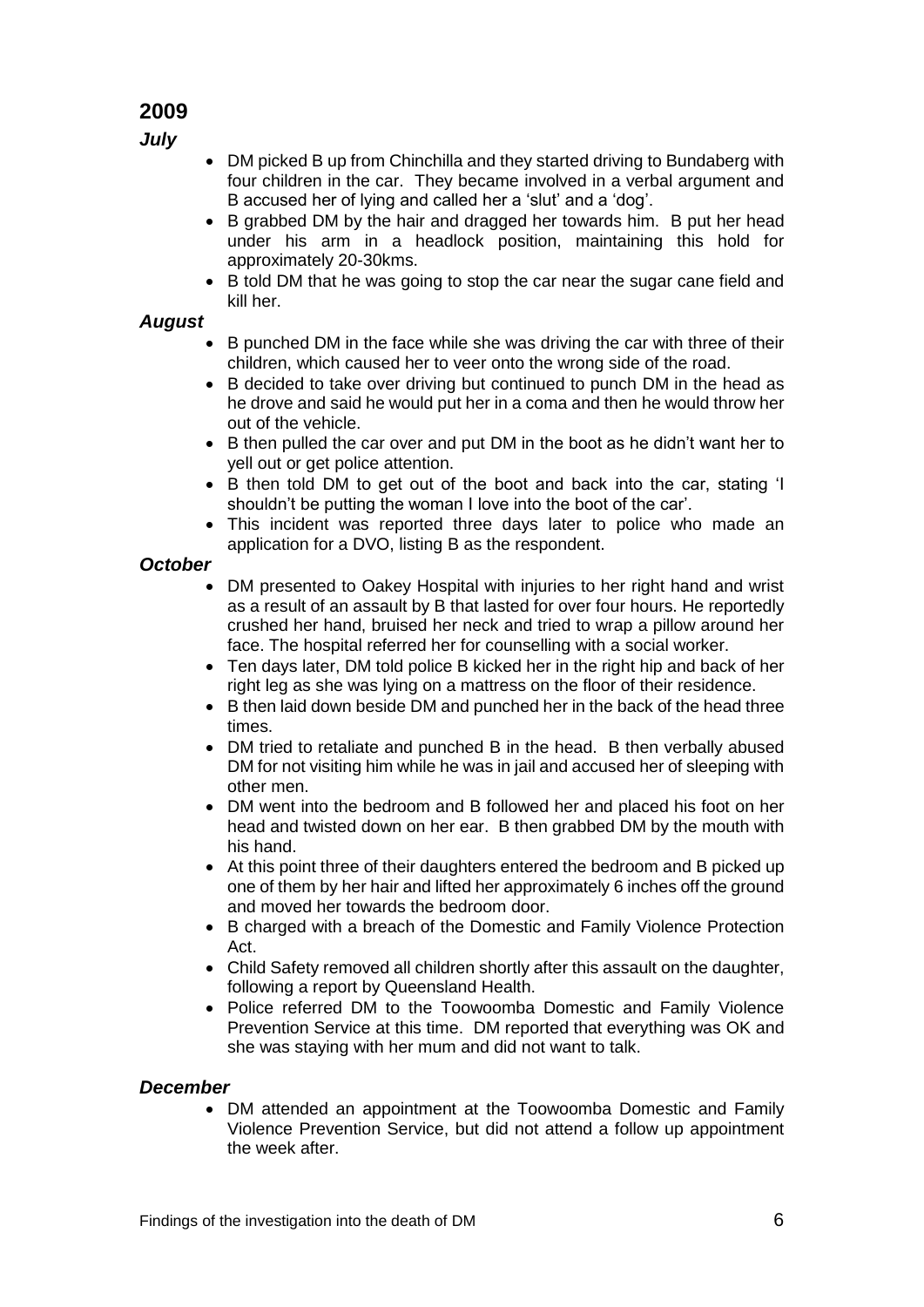# **2010**

## *February*

 DM told hospital staff that she was separated from B because he was destructive at an antenatal appointment, requesting a referral for alcohol and drug treatment services for her alcohol use.

#### *May*

 Toowoomba Hospital received an Unborn Child High Risk Alert because of risk concerns related to the couple's substance abuse, B's violent perpetration and the couple's failure to engage with Child Safety Services.

#### *March*

- After a few days of heavy alcohol and amphetamine misuse. DM and B were simultaneously admitted to Toowoomba hospital after a domestic violence incident, in which he had cut his arm. She alleged that she had hit herself in the head with a beer bottle.
- A week later B located DM in the kitchen and kicked her in the stomach causing her to fall back after she had been socialising at home with friends.
- B proceeded to punch her several times in the head with a clenched fist. DM was pregnant at this time.
- A private application for a domestic violence protection order was taken out in the Oakey Magistrates Court with B listed as the respondent and DM as the aggrieved.

#### *April*

 A temporary domestic violence protection order was granted in the Oakey Magistrates Court, with B listed as the respondent.

#### *June*

• The couple had another daughter, who was removed shortly after birth by Child Safety Services. The couple reportedly separated a few weeks later and he had a relationship with another partner.

### **2011**

#### *April*

- B assaulted DM in the front seat of the car whilst she was pregnant, threatening to tie her up to a tree and kill her.
- She started panicking and went into labour. B refused to let her go to hospital. He has delivered the baby in a shed, and a friend convinced them to take the baby to the Dalby Hospital.
- They admitted DM under a false name, with B staving outside the hospital with a knife, ringing her repeatedly.
- The baby was removed by Child Safety Services. B removed DM from the hospital before she could be treated.
- B was charged with a breach of the Domestic and Family Violence Protection Act.

#### *May*

- DM was admitted to the Toowoomba Hospital with stab wounds to the neck which she alleged were accidental, though a friend later confirmed they were inflicted by B. Previous injuries and bruising around the neck were noted by staff, though DM denied this was from being strangled.
- DM was anxious about leaving B, although staff made a number of attempts to ensure she had a safe location away from B, she declined a referral to a DV service or refuge.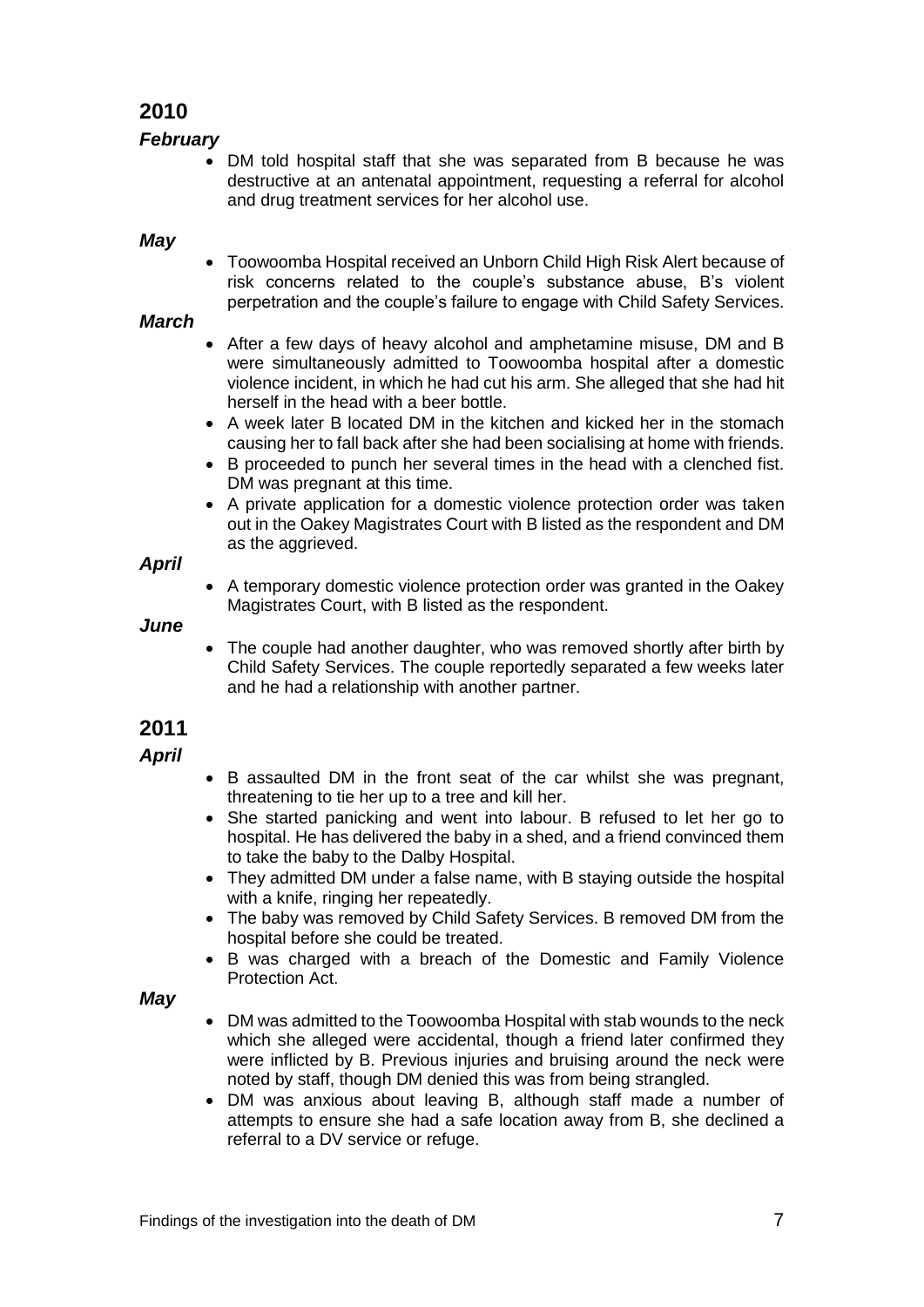- B had been admitted separately on an EEO after this incident because he had also self-harmed, and police were concerned that he was a threat to himself or others.
- B was at the hospital at this time and he has started shouting at her and other staff, requiring intervention from a security officer.
- After being admitted on an Involuntary Treatment Order, B was discharged from hospital a week later on the 16 May with a diagnosis of Adjustment Disorder, with multiple stressors noted (financial, increased alcohol misuse, relationship conflict and moderate depression).
- It was noted on clinical files that B posed a risk of impulsive self-harm or harm to others, however this risk was identified as low, as he was more stable and agreeable to take medication.
- There was another incident after this that went unreported in which B allegedly bashed DM and threw her over a fence according to witness statements.

*June* 

 Two days prior to her death, DM had an appointment with Child Safety and was excited as they told her if she successfully completed a number of courses she would have her children returned to her.

## <span id="page-9-0"></span>**Other relevant criminal justice information**

The most serious court response B received in regard to perpetrating repeated acts of domestic violence and committing DV Order breaches was a conviction for assault occasioning bodily harm in 2007 after an incident in which he assaulted DM, chased her with a knife and threatened to kill her. He was convicted and sentenced to two years imprisonment for this incident.

In 2004, B was convicted for a breach of a protection order for which he received a fine.

B was also convicted of a breach of a protection order in 2010 receiving a sentence of six months, to be suspended for two years after serving two months.

B has an extensive criminal justice history outside the context of domestic and family violence, including resist arrest, incite, hinder or obstruct police, unlawful possession of a weapon and discharge of a weapon in a public place, producing, possessing and supplying dangerous drugs, drunk and disorderly, dangerous operation of a motor vehicle, wilful damage and assault on police.

He was also convicted for assault occasioning bodily harm in 2007 against another person, after he attacked an associate who had reportedly told DM that B was having a sexual relationship with another female.

DM also had a criminal justice history including several assault convictions (against other persons) in the mid 1990's.

## <span id="page-9-1"></span>**Identified issues for review**

Responses by the Queensland Police Service, Queensland Health, Child Safety Services and non-government domestic and family violence services to the reported incidents of domestic violence were reviewed in relation to this death. Given the extent of contact it is not possible to outline each response in specific detail, however a number of recurring issues were identified.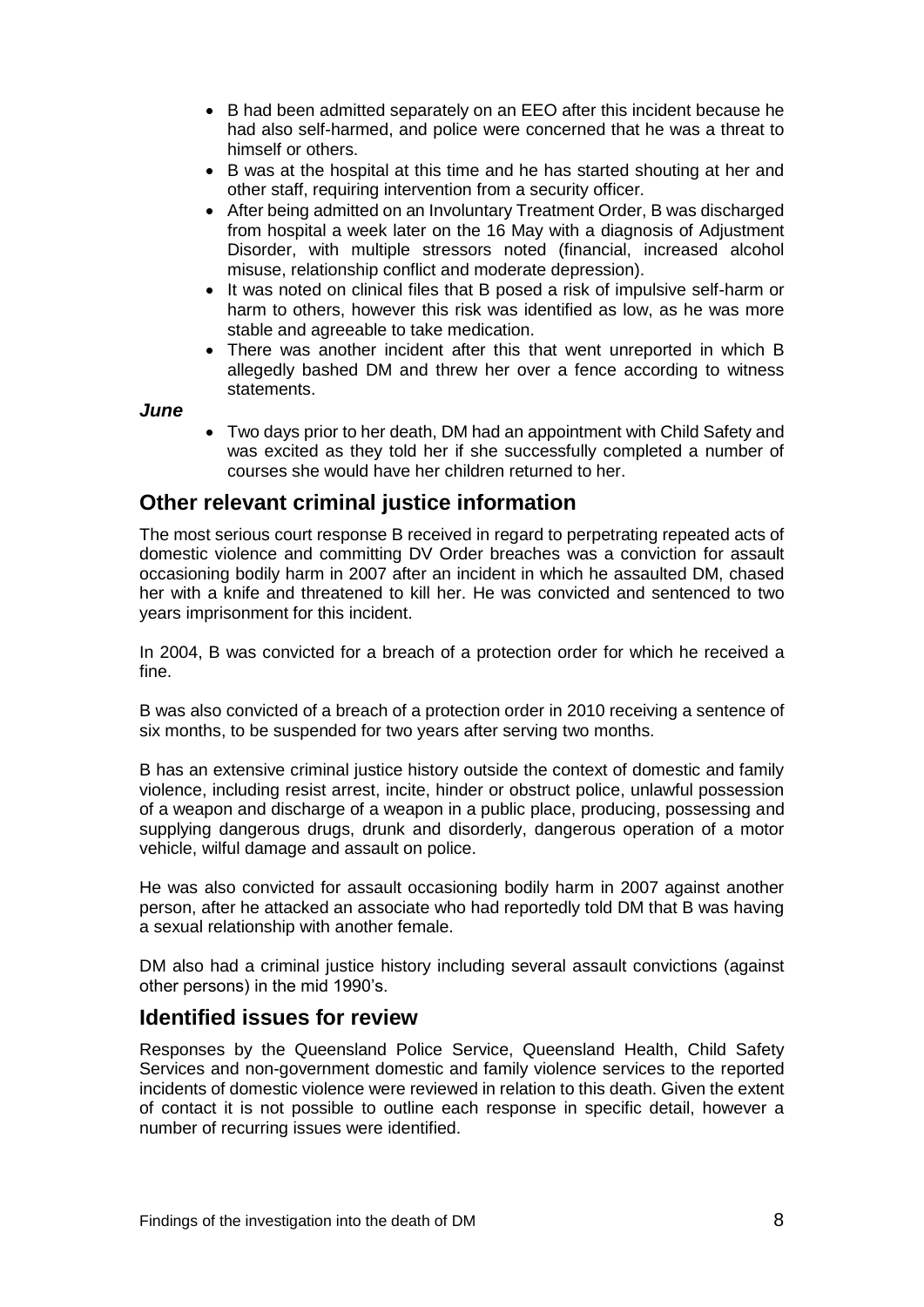On numerous occasions, police, health, child safety and domestic violence support services worked collaboratively in an attempt to provide DM protection from B's ongoing violence. It was noted on many occasions that DM was reluctant to engage with these services, particularly over the longer term.

It is evident that she sometimes denied or minimized the extent of the abuse perpetrated against her by B which likely made it more difficult for services to provide an appropriate level of support or protection for her.

DM's reluctance to engage with the police and other services was not unusual for a victim of domestic violence. Aggrieved persons are at times hesitant to utilise criminal justice system options in particular as they may lack confidence in its effectiveness for their situation<sup>1</sup>, they may delay reporting abuse to police because they fear a lack of support from them or they are afraid of retribution or further victimisation from the perpetrator<sup>2</sup>.

At times DM actively sought support from the police, whilst on other occasions she refused to engage or provide evidence in instances where police have attended. According to family and friends, B would also reportedly manipulate and coerce DM into dropping charges against him for those incidents where he was charged with assault.

This reluctance to engage is further exacerbated amongst Aboriginal and Torres Strait Islander families and communities because of an ongoing fear and distrust of police, the justice system and other government agencies<sup>3</sup>. This is particularly salient in relation to a fear of having children removed, which remains a barrier to seeking assistance from government agencies or other mainstream services in relation to domestic and family violence.

DM separated from B multiple times, although the couple would reconcile after a few months apart. She told others that she would go back because B would threaten her family and friends, she didn't have faith the system would protect her and that B would promise her that he would change. She would also say she had married B for better or worse and that he was the father of her children so she couldn't leave him.

Many family and friends indicated in statements that they tried to encourage DM to leave B permanently. DM would often seek refuge with family members after an attack on her by B, which provided her with an immediate source of safety. Family members who witnessed the violence were at times hesitant to call the police because it would reportedly lead to an escalation in violence and they feared for their own safety. It is notable on many occasions they would attempt to assist through direct intervention, calling police or providing support after the event.

## <span id="page-10-0"></span>**Recent recommendations surrounding domestic violence**

On 17 November 2014, Coroner Hutton handed down his findings in relation to the death of Noelene Buetel. It was found that Ms Beutel died as a result of violence inflicted on her by her partner. There was a long history of domestic violence between

l

<sup>1</sup> Gillis et.al. (2006) Systemic Obstacles to Battered Women's Participation in the Judicial System – When will the Status Quo Change? *Violence Against Women, 11,* 290-310.

<sup>2</sup> In intimate partner relationships. Meyer, S. (2011) Seeking Help for Intimate Partner Violence: Victim's Experiences when Approaching the Criminal Justice System for IPV Related Support ad Protection in an Australian Jurisdiction. *Feminist Criminology 6*:268.

<sup>3</sup> Willis, M. (2011). Non-disclosure of violence in Indigenous communities, *Trends and Issues in Crime and Criminal Justice*, no. 405, Australian Institute of Criminology, Canberra.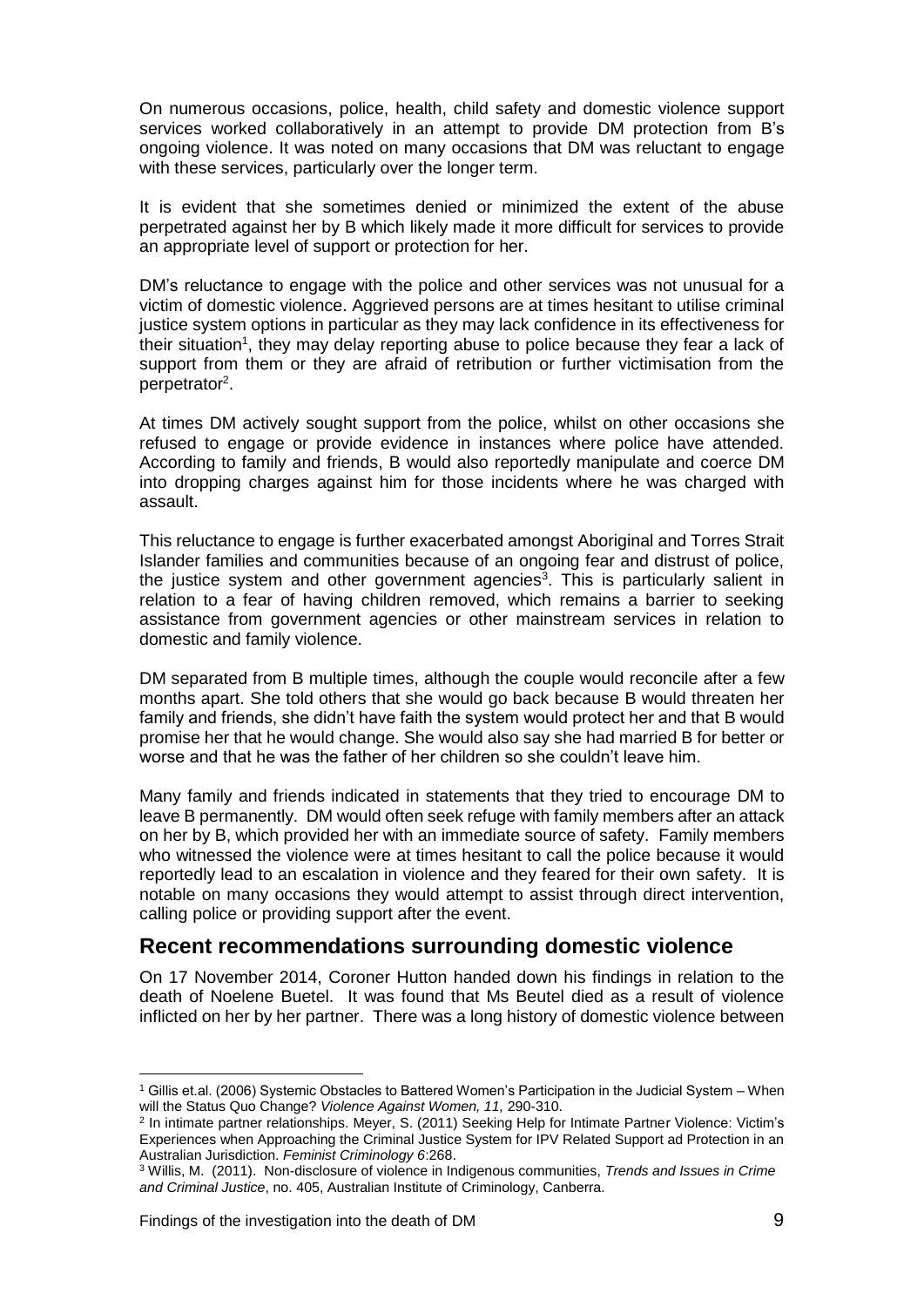Ms Beutel and her partner, and as a result of this history Coroner Hutton made a number of recommendations as follows:

- 1. That additional Domestic and Family Violence Coordinator positions be established in parts of Queensland where domestic violence is prevalent, and that a state-wide coordination role be re-implemented within police headquarters.
- 2. That there remains a potential problem with the identification of domestic violence incidents within the QPS, and that the QPS should note this potential vulnerability in its processes and identify an appropriate and realistic way to ensure, so far as possible, that domestic violence assaults are not misclassified as non-domestic assaults.
- 3. That the medical profession, along with the Queensland Government, explore the issues facing practitioners when they are placed in a position where they are treating both the perpetrator and the victim of domestic violence, with a view to establishing simple guidelines to assist General Practitioners.
- 4. That General Practitioners be allowed to report their concerns about domestic violence to the police, even in circumstances where there is no immediate and severe threat to the patient's life, so that police involved in supporting the victim, or involved in an interagency support model, can be more fully informed.
- 5. That the appropriate government agencies should examine the SCAN model and, using that model as a base, should develop a similar team-based approach to supporting victims of domestic violence.
- 6. That the relevant government departments should establish an appropriate interdepartmental process, with engagement from appropriate community organisations, with a view to establishing a pilot 'Domestic violence centre' in an appropriate part of Queensland. This process should be informed by these findings.
- 7. That a common risk assessment tool be implemented in Queensland, with the effect that when agencies cooperate with one another in relation to a vulnerable person, they are 'speaking the same language' and communication difficulties will be reduced.

On the 23 October 2015, the State Coroner, Terry Ryan handed down findings into the death of Elsie Robertson. He found that she died as a result of violence inflicted on her by her partner, after a prolonged assault that occurred in front of other family members. There was an extensive history of domestic violence between Ms Robertson and her partner, which required medical assistance or hospitalization on many occasions due to the severity of injuries.

The State Coroner noted the high rates of family violence within Aboriginal and Torres Strait Islander communities and families, both in incidence and severity, the interrelationship of this violence with alcohol misuse and the reluctance of bystanders to intervene on occasion for fear of retaliation or not wishing to be involved in what is seen as a private matter.

Noting the significant reform currently being undertaken across Queensland in relation to domestic and family violence, the State Coroner recommended that the Queensland Police Service extend their current review of police training to all officers within the Service who are likely to have contact with domestic violence situations, irrespective of whether they are administrative or sworn officers.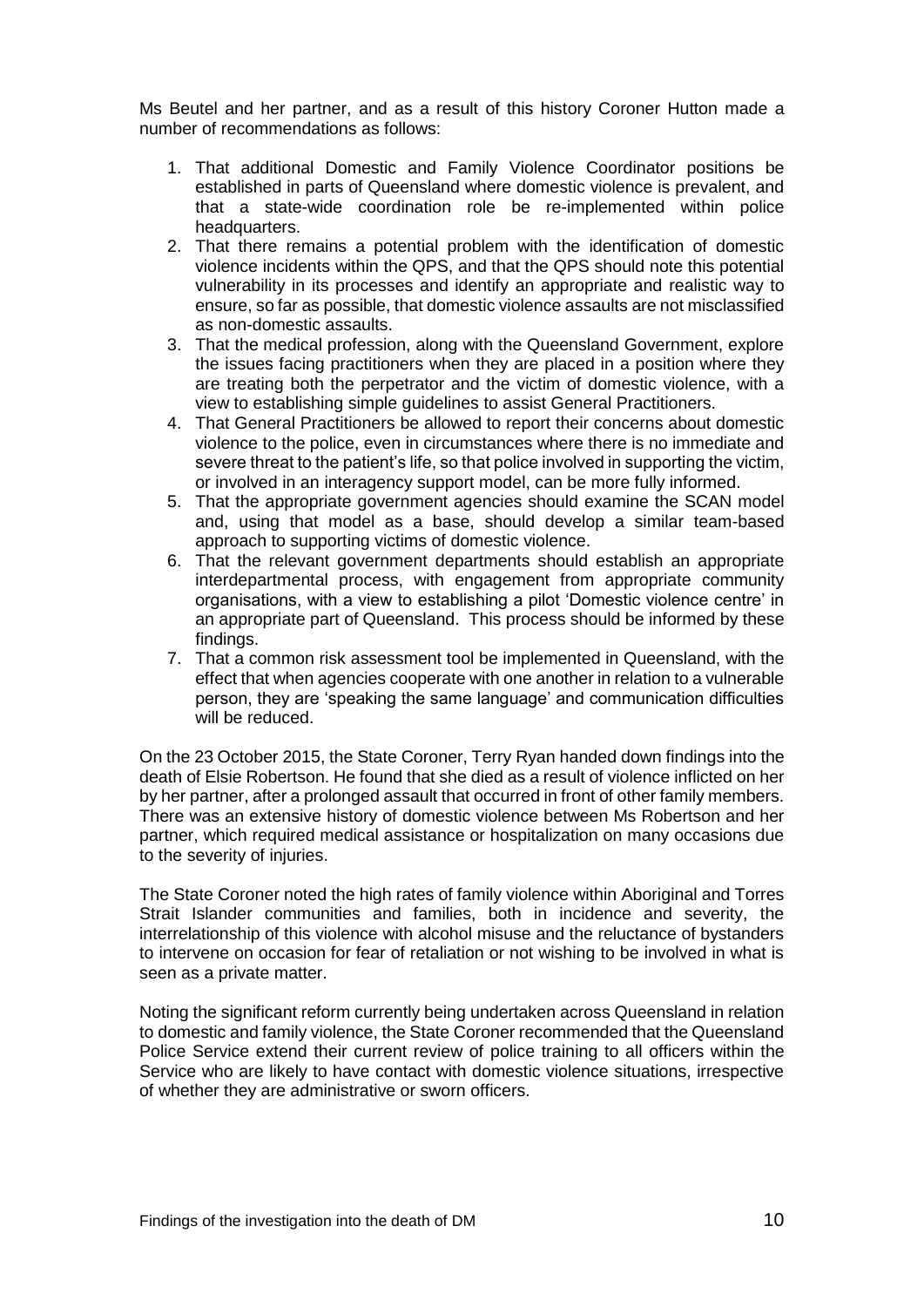# <span id="page-12-0"></span>**Not Now, Not Ever: Putting an End to Domestic and Family Violence in Queensland**

On Saturday 28 February 2015, The Honourable Quentin Bryce released her Domestic and Family Violence Taskforce Report: *Not Now, Not Ever: Putting an End to Domestic and Family Violence in Queensland*.

The Report's 140 recommendations for reducing domestic and family violence are extensive and cut across universal, primary and secondary systems; government, community and business sectors; and policy, funding and legislation.

A significant proportion of these recommendations, when implemented, are likely to improve outcomes for victims of domestic and family violence similar to DM including recommendations that aim to:

- Improve hospital and health service's responses to domestic and family violence and child harm (Recommendations 55 through to 63);
- Enhance funding for specialist domestic and family violence services including perpetrator intervention initiatives and specialist shelters, improve responses to high risk clients and service system integration and provide more support for victims trying to leave domestic and family violence (Recommendations 71 through to 89)
- Improve court responses to domestic and family violence including a focus on increased perpetrator accountability and the implementation of specialist domestic and family violence courts (Recommendations 100, 118, 120-123, and 126 are of particular relevance)
- Improve policing responses to domestic and family violence including a review of training and the adoption of a pro-active investigation and protection policy that considers the safety of the victim as paramount (Recommendations 132, 134, 135 and 138).

Of particular relevance to the coronial jurisdiction are:

- Recommendations for strengthening the Domestic and Family Violence Death Review Unit within the Office of the State Coroner, and for establishing an independent multi-disciplinary Domestic and Family Violence Death Review Board (see section 4.3.4 and Recommendations 6 to 8).
- Multiple references to the recent coronial inquest into the death of Noelene Beutel as summarised above, and direct and indirect adoption of a number of Coroner Hutton's recommendations (see Chapter 7 and Recommendations 50 (GP practice guidelines), 74 (an integrated response model to DFV with pilots at three trial sites) and 77 (a common risk assessment framework for use by all relevant service providers, both general and specialist).

The Queensland Government has agreed to implement all recommendations. The *Criminal law (Domestic Violence) Amendment Act 2015* has been passed. As well, the Domestic and Family Violence Death Review Unit (DFVDRU) within the Office of the State Coroner has received extra resources for the purpose of providing assistance to coroners in their investigations of these types of deaths.

A Domestic and Family Violence Death Review and Advisory Board has also been established with the passing of the *Coroners (Domestic and Family Violence Death*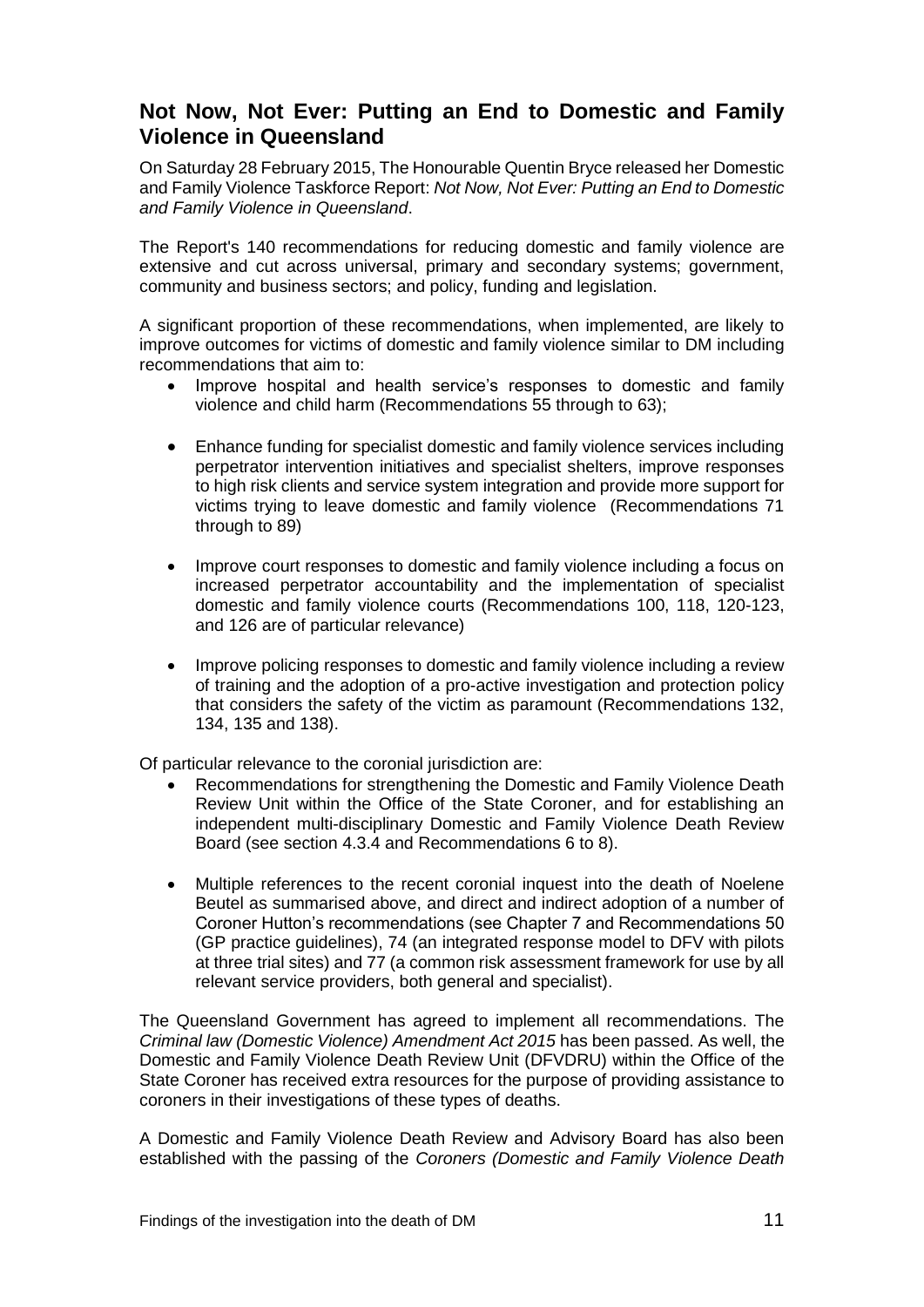*Review and Advisory Board) Amendment Act 2015.* This Board will be chaired by the State Coroner, and supported by the DFVDRU.

It is important to note further that since this death, the then *Domestic and Family Violence Protection Act 1989* has been modified and updated to the current *Domestic and Family Violence Protection Act 2012* (the Act). The Act was passed on 16 February 2012 and commenced on 17 September 2012. Amendments to the Act include a broader definition of domestic and family violence, greater police powers when investigating a domestic or family violence incident, improved grounds and immediate protection for the aggrieved when making a Protection Order application, and increased penalties for breaching a current Protection Order.

This Act will again be reviewed as part of the implementation of recommendations from this Taskforce (Recommendation 140).

## <span id="page-13-0"></span>**Conclusion**

DM suffered many years of domestic violence at the hand of her husband, B. Numerous Domestic Violence Orders were issued in courts at various locations throughout Queensland. Police were involved in some but not all incidents.

On 26 June 2011, DM died at her residence at Oakey as a result of severe violence inflicted on her by B. In addition to inflicting other non-life threatening injuries on DM, B stabbed DM in the chest with such force as to penetrate the chest wall, and to pass through her thoracic aorta resulting in catastrophic blood loss.

Reform surrounding domestic and family violence is a prevalent national issue of high importance. In deciding whether to hold an inquest into DM's death, I have considered the recent recommendations made in the Noelene Buetel coronial inquest, and the Domestic and Family Violence Taskforce Report, in addition to the finalisation of the criminal proceedings brought against B in relation to the death.

Ultimately, I have decided that holding an inquest is unlikely to provide any new information, or result in any useful recommendations being made over and above those already discussed above. I am unable to make any further preventative recommendations on anything connected with the death, with respect to matters of public health and safety, the administration of justice, or ways to prevent deaths from happening in similar circumstances in the future.